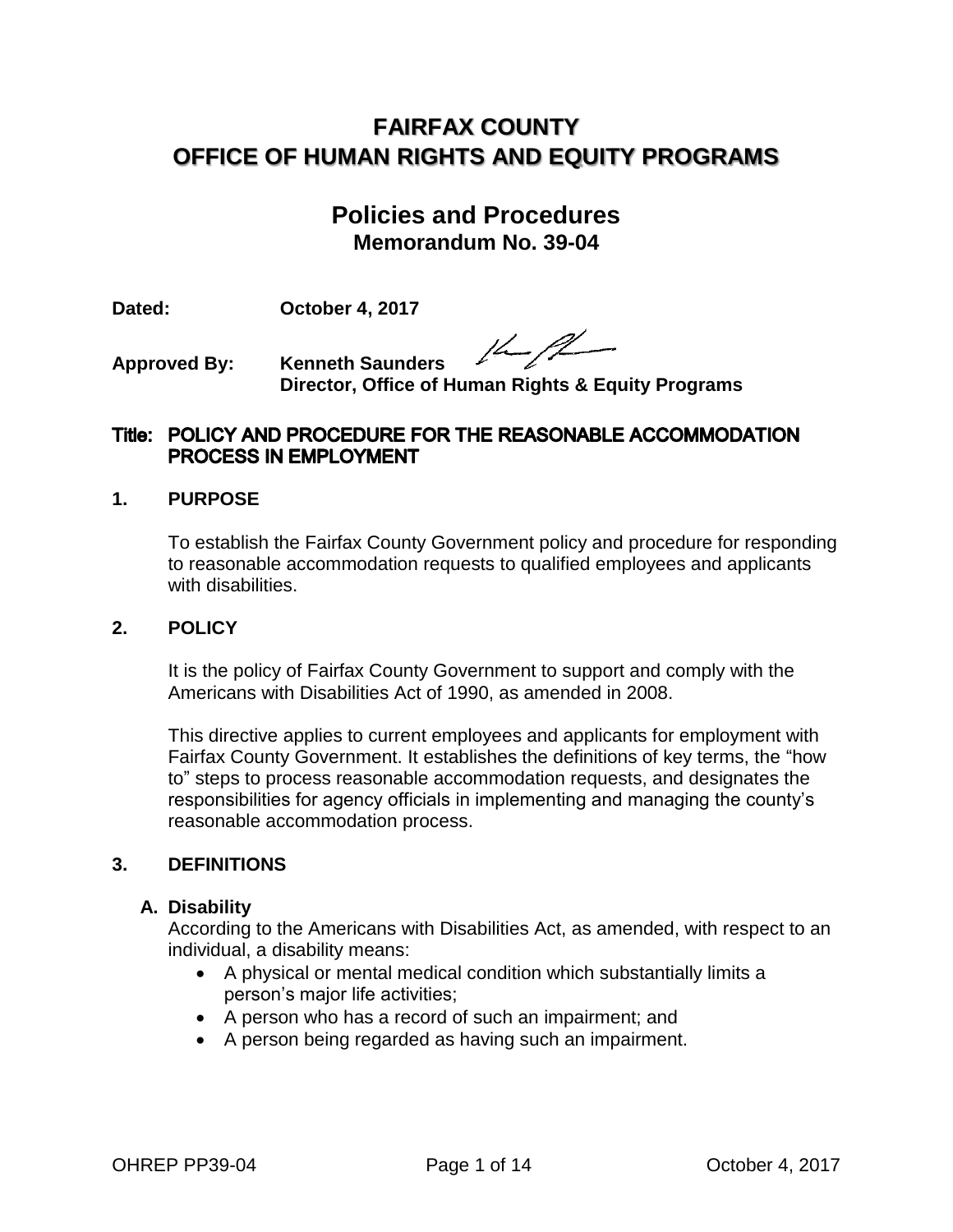# **B. Qualified Applicant or Employee with a Disability**

Is an individual with a disability who, with or without reasonable accommodation, can perform the "essential functions" of the position in question without endangering the health or safety of the individual or others and satisfies the requisite skill, experience, education, and other job-related requirements of a position.

## **C. Essential Functions**

Are primary job duties that are fundamental to a position and that an employee or applicant must be able to perform, with or without "reasonable accommodation".

#### **D. Reasonable Accommodation**

Is any adjustment to job duties or to the work environment that assists a qualified individual with a disability in performing the essential functions of his or her position; or a modification of or adjustment to the job application process that enables a qualified applicant with a disability to be considered for the position sought.

Reasonable accommodations may include, but are not limited to:

(1) Making facilities readily accessible to, and usable by, individuals with disabilities;

(2) Job restructuring;

(3) Allowing a part-time or modified work schedule;

(4) Obtaining or modifying equipment or devices;

(5) Appropriately adjusting or modifying examinations and training materials;

(6) Providing readers, interpreters, and other auxiliary aids;

(7) Ensuring that all contracts for the use of external facilities reflect the obligation that such facilities are accessible to qualified individuals with disabilities; and

(8) Reassignment to another position.

#### **E. Undue Hardship**

An action that is excessively costly, extensive, substantial, or disruptive, or that would fundamentally alter the nature of operation of the county's business.

#### **F. Alternative Dispute Resolution and the Grievance Process**

If a reasonable accommodation request has been denied, individuals may avail themselves of the alternative dispute resolution process or file a formal complaint of discrimination under the Fairfax County Grievance Procedures (Chapter 17, Personnel Regulations) or Applicant Appeal of Discriminatory Practices (Chapter 7, Personnel Regulations). These requests should be directed to the Equity Programs Division, Office of Human Rights and Equity Programs.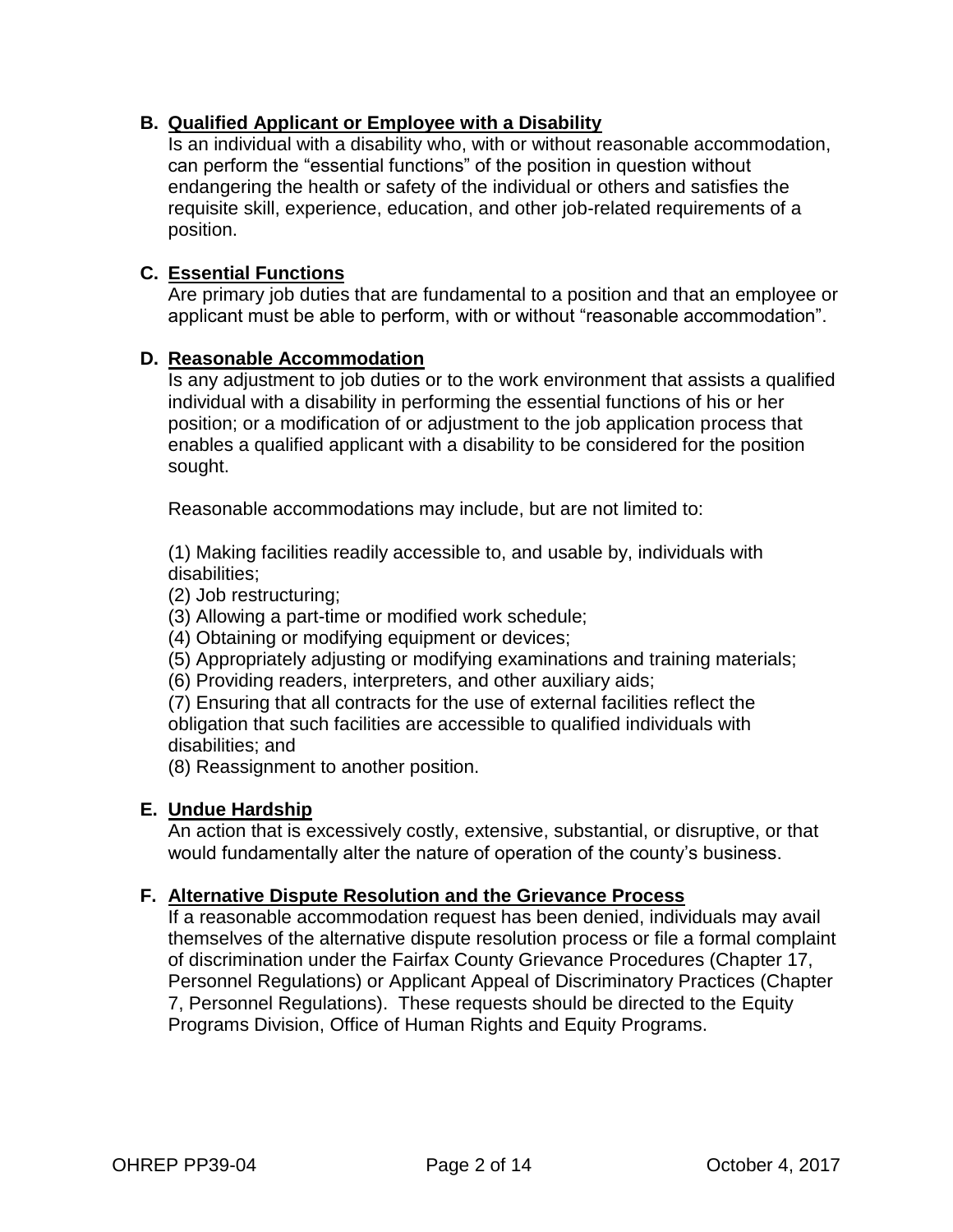# **G. Funding for Reasonable Accommodations**

Funding for accommodation requests totaling \$1,000.00 or less are typically budgeted for and funded by the employee's department. The Office of Human Rights and Equity Programs will consider funding or supplementing accommodations in excess of \$1,000.00 for existing employees, and all costs incurred when providing accommodations for applicants.

#### **H. Employee Medical Records**

As used in this memorandum, means any documents or materials relating to an accommodation request must be maintained confidentially, as outlined in Chapter 14 of the Fairfax County Personnel Regulations.

# **4. PROCEDURE FOR REQUESTING A REASONABLE ACCOMMODATION**

#### **Requestor's Responsibilities:**

- **A. An employee** may make an initial request for a reasonable accommodation, either verbally or in writing, to his/her immediate supervisor or any employee in his/her supervisory chain if the immediate supervisor is unavailable.
- **B.** An **applicant** may make an initial request for a reasonable accommodation either verbally or in writing to the department staff supervising the application process or the Department of Human Resources (HR) Director. The HR Director or their designee shall make a decision on whether to grant the accommodation for the interviewing process.
- **C.** To enable the county to keep accurate records regarding reasonable accommodation requests, employees and applicants must follow up a verbal request by completing section I of the county's ADA Reasonable Accommodation Request form (Attachment) and section II for applicants only. Although a written document is required for recordkeeping purposes, the written document is not required to begin processing the request itself. Forms should be available from department supervisors and HR managers, and ADA Representatives. In all cases, the requestor may contact the Equity Programs Division, Office of Human Rights and Equity Programs for copies of the Request form or further information.
- **D.** The failure to provide appropriate documentation or to cooperate in the department's efforts to obtain documentation to support the request can result in a denial of the reasonable accommodation request.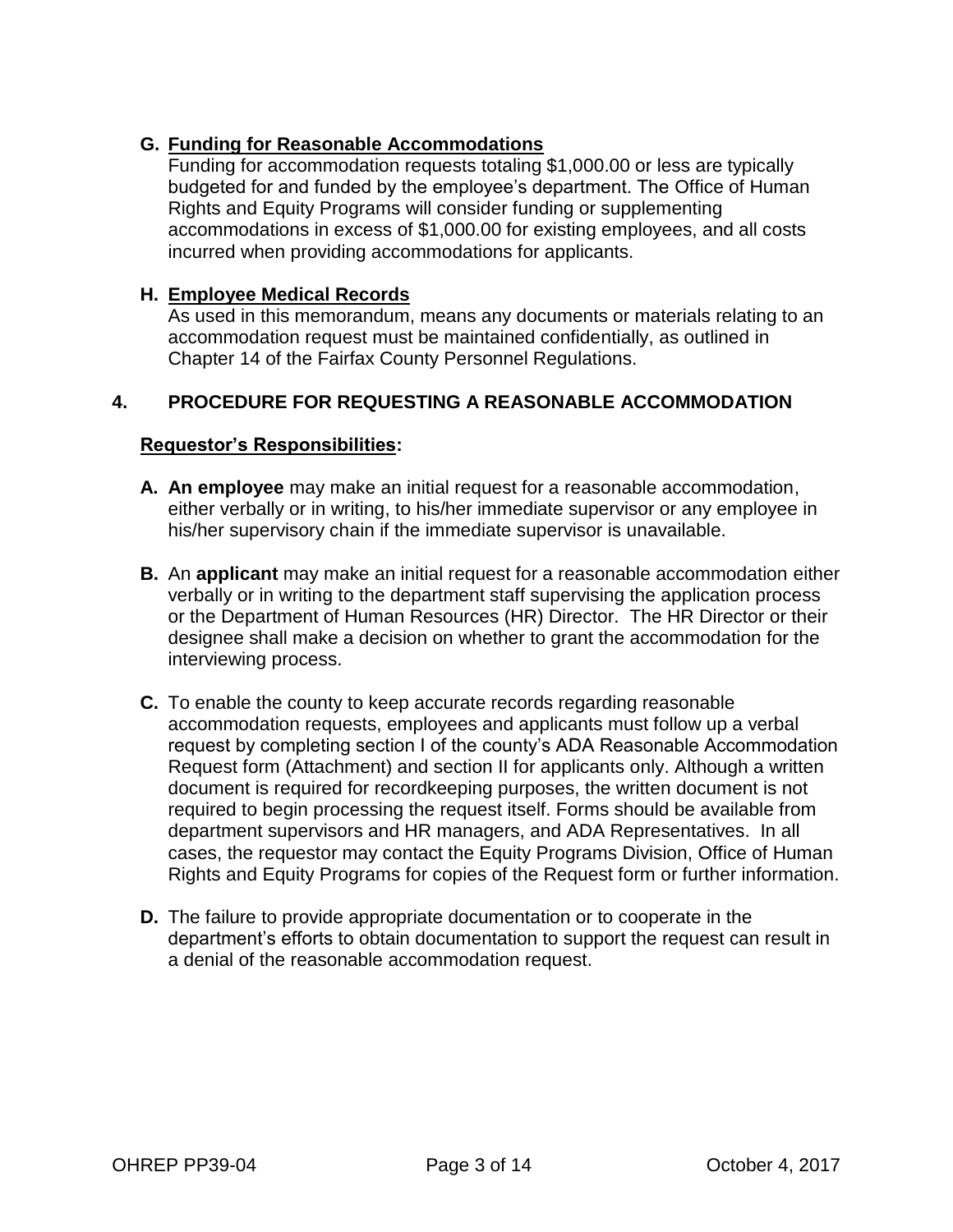## **Department's Responsibilities:**

**A.** Departments may receive a verbal or written request for reasonable accommodations from employees or applicants. Departments should engage in an interactive process with the individual requesting the accommodation, as appropriate. The interactive process is a collaborative and open discussion between the employee/applicant and the supervisor regarding the process for reasonable accommodations and potential accommodations. When more than one reasonable accommodation exists, the department should give primary consideration to the employee or applicant's preference in determining what accommodation they will provide. However, the department has the discretion to choose among various appropriate reasonable accommodations that would enable the individual to perform the essential functions of the job.

To enable the county to keep accurate records regarding reasonable accommodation requests, supervisors, HR managers, and Departmental ADA Representatives have the responsibility of making available the county's ADA Reasonable Accommodation Request form (Attachment 1) and explaining the procedure to the employee/applicant as outlined below. In all cases, employees or applicants may contact the Equity Programs Division, Office of Human Rights and Equity Programs, their departmental ADA Representative or their HR Manager for further information. First line supervisors or managers will be responsible for completing Section III, which describes the department impact on operations and other employees.

Most accommodations require minimal funding and would rarely qualify as undue financial hardships to the county. In order to minimize departmental concerns regarding costs incurred, funding responsibility is shared between the department and the Office of Human Rights and Equity Programs (OHREP). Funding for accommodation requests with a total cost of \$1,000.00 or less will be budgeted for and funded by the employee's department. OHREP will consider funding or supplementing accommodations in excess of \$1,000.00 for existing employees, and, cover all costs incurred when providing accommodations for applicants. DHR and the Equity Programs Division, Office of Human Rights and Equity Programs (OHREP) staff are available for consultation regarding alternative accommodation options when cost may be prohibitive. Department staff are encouraged to consult with DHR or OHREP prior to denying an accommodation request based on cost alone.

- **B.** The department shall manage the entire accommodation request process for its employees and respective applicants. Responsibilities include but are not limited to the following:
	- Review position descriptions to ensure they are up-to-date, accurately describe the position being performed, and carefully distinguish between essential and non-essential functions;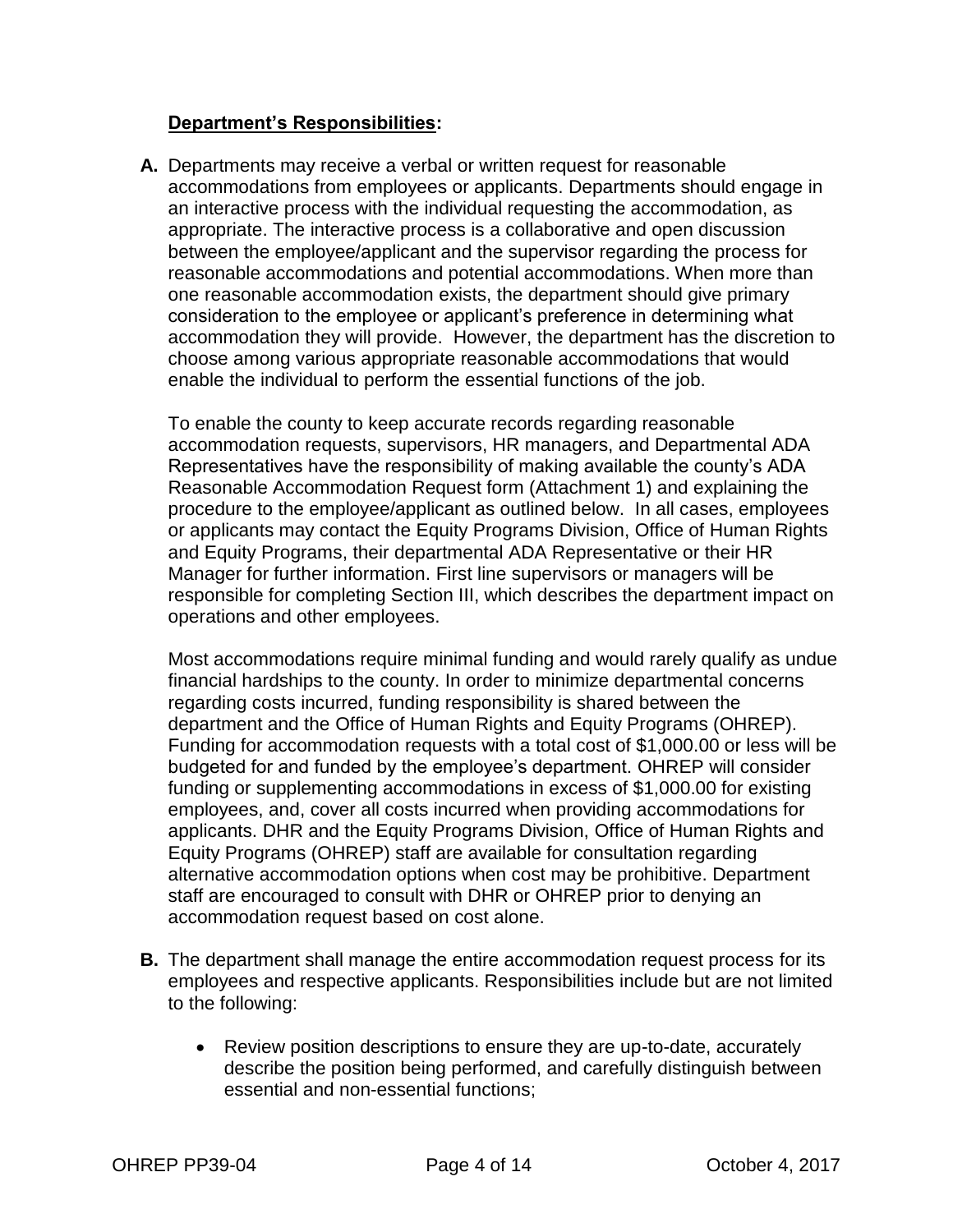- Ensure supervisors, managers, HR Staff and the ADA Representative remain current in their knowledge of the ADA policies and procedures;
- Facilitate employees obtaining relevant information and access to necessary forms;
- Conduct collaborative dialog with the employee or applicant regarding the reasonable accommodation process and potential accommodations;
- Document and track the reasonable accommodation, review and approval actions, and costs associated with implementing accommodations;
- Consult with the Equity Programs Division, Office of Human Rights and Equity Programs, as necessary;
- Coordinate payment for the cost of the accommodation with the OHREP, when applicable. The OHREP assumes costs for accommodation of job applicants and will consider funding or supplementing costs in excess of \$1,000.00 for existing employees. Complete and submit Attachment #2 to the OHREP's Director to initiate the funding process;
- Retain required data on accommodation requests for required reporting to the Office of Human Rights and Equity Programs on the department's Diversity Plan;
- Ensure handling of all medical records associated with the accommodation request are processed and managed consistent with requirements outlined in Chapter 14 of the Personnel Regulations;
- Monitor the effectiveness of the accommodation, if granted.
- **C.** If the employee or applicant has an obvious disability or previously documented medical condition that qualifies him/her as an individual with a disability and the accommodation request is related to the known disability, the accommodation request shall be considered immediately without the need for further medical documentation. However, this does not restrict the department from obtaining medical documentation to determine the status of the condition when a reasonable accommodation is renewed or changed.
- **D.** If the employee or applicant does not have an obvious disability or previously documented medical condition that qualifies him/her as an individual with a disability, he/she may be required to provide sufficient documentation of his/her medical condition to the department. The department may only seek documentation which is reasonably necessary to establish the employee/applicant is an individual with a disability and needs the accommodation request. All medical documentation obtained regarding the request process shall be kept confidential and separate from the employees personnel file. Please contact OHREP to ascertain the Agency limitations on requesting medical information.
- **E.** Requests will be granted or denied expeditiously unless there are extenuating circumstances. In the event of a delay, the responding supervisor or manager should confer with the individual and consider providing temporary measures.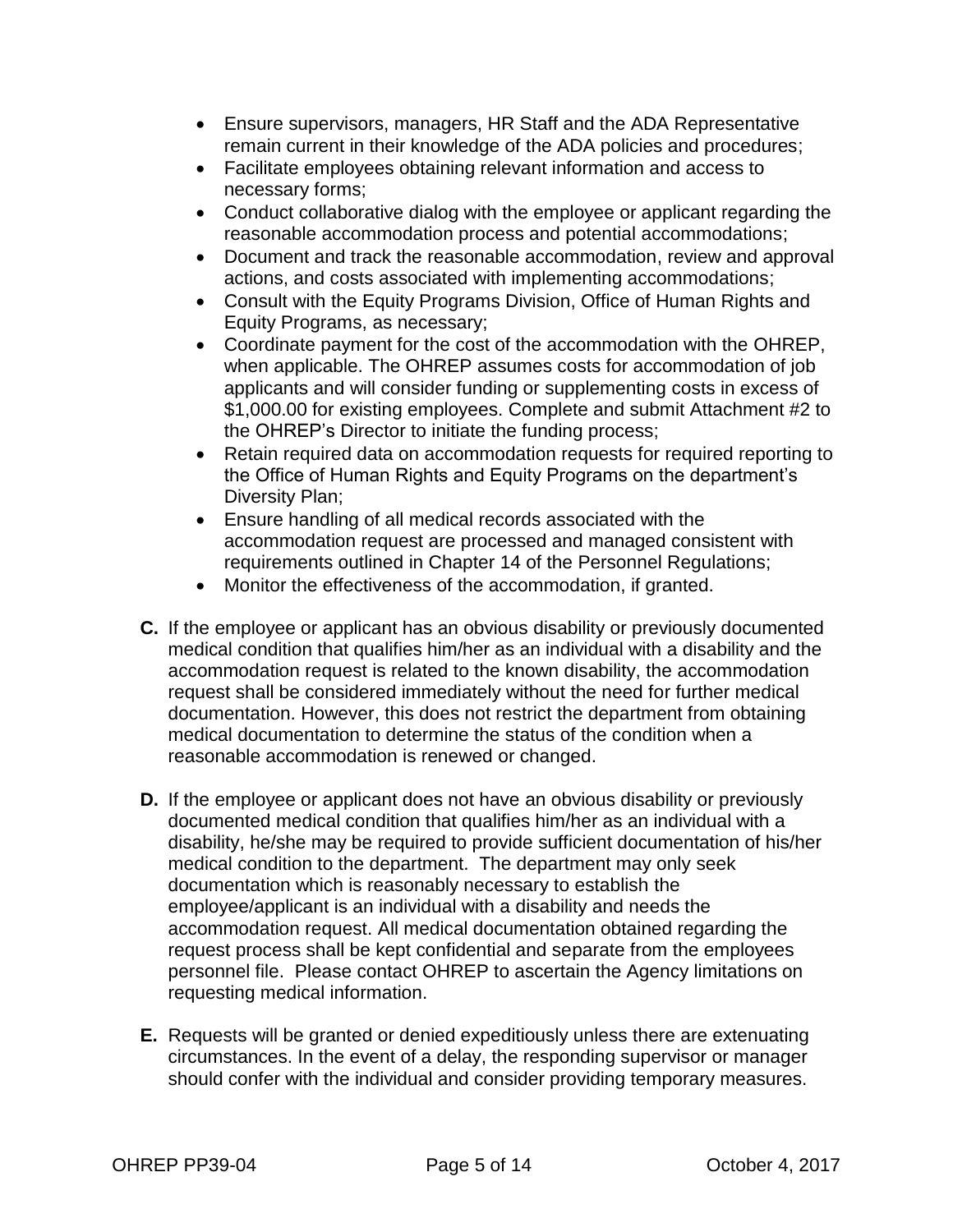- **F.** As soon as a decision is made to either approve, deny, or modify a request for an accommodation by the department director, that decision shall be documented in Section IV of the ADA Reasonable Accommodation Request form and immediately communicated to the supervisor who shall inform the employee of the decision.
- **G.** The failure to provide appropriate documentation or to cooperate in the department's efforts to obtain documentation to support the request can result in a denial of the reasonable accommodation request.
- **H.** The employee's supervisor shall monitor the effectiveness of the accommodation, if granted.
- **I.** Medical records associated with all phases of the accommodation review and approval process must be kept confidential, maintained in secured files, and physically separate from personnel files. Disclosure of the records is limited to the employee or applicant to whom they apply, individuals authorized by the employee or applicant to whom they apply, individuals authorized by the employee or applicant to view his or her medical records, and by the courts. Access by county staff is limited to a need-to-know basis. Transmitting employee medical records must be done using a method that reasonably avoids disclosure to unauthorized individuals.

Any questions relating to this policy and procedure should be directed to the Equity Programs Division, Office of Human Rights and Equity Programs.

Attachment 1: ADA Accommodation Request Form Attachment 2: ADA Reasonable Accommodation Funding Request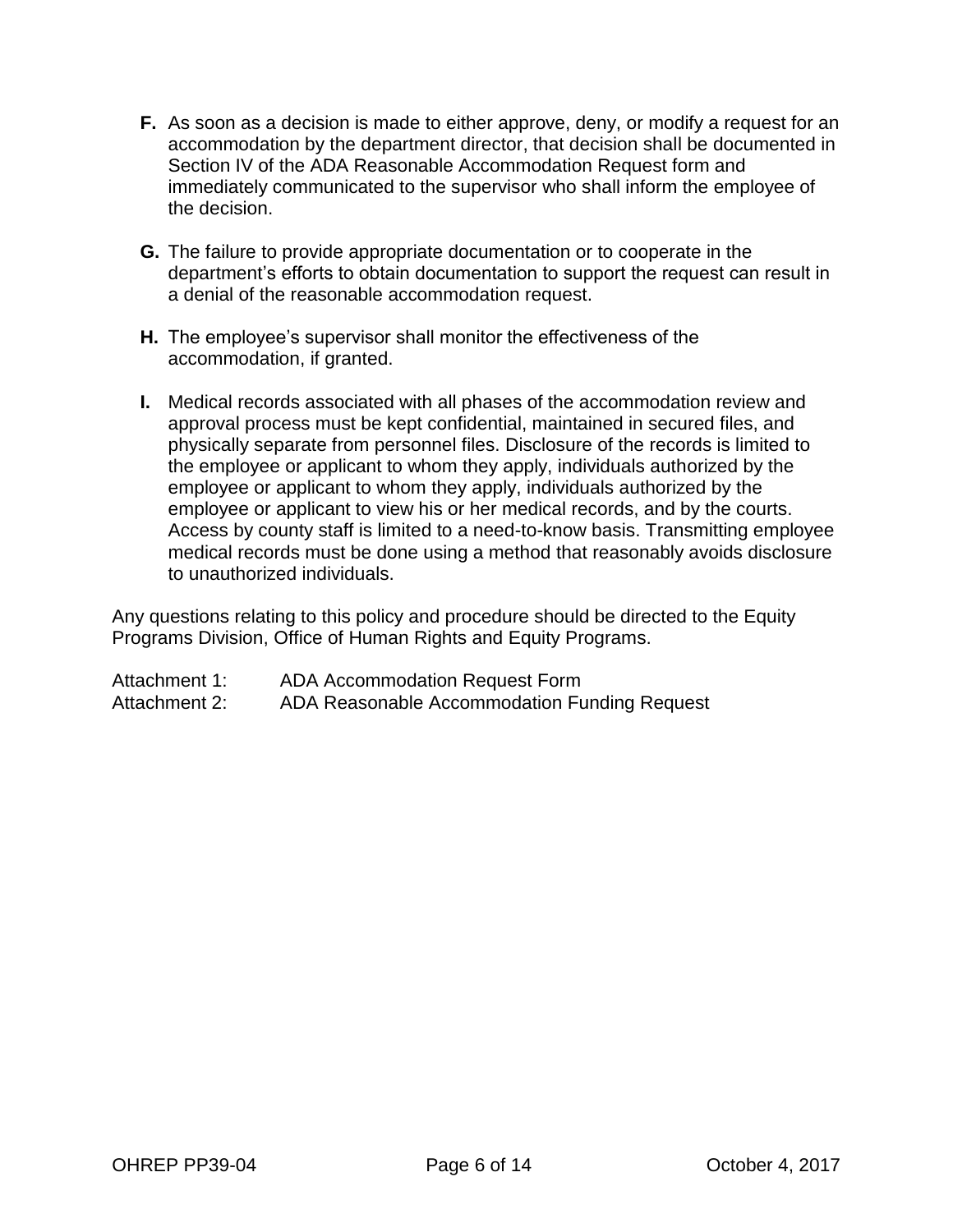

.

# County of Fairfax, Virginia

# **Americans with Disabilities Act Accommodation Request Form**

Fairfax County Government shall provide reasonable accommodations to qualified applicants and employees with disabilities to enable them to perform the essential functions of their jobs, or to enjoy the equal benefits and privileges of employment and the employment process, unless providing such accommodation would impose an undue hardship. This form should be used in conjunction with the Fairfax County Policy and Procedures for Administering the Reasonable Accommodation Process for Employees and Applicants.

INSTRUCTIONS: Applicants should complete sections I and II and submit this form to the department staff supervising the application process. Current employees should complete section I and submit this form to your immediate supervisors or an employee in your supervisory chain if the immediate supervisor is unavailable.

Supervisors receiving requests for reasonable accommodation should complete section III. Department directors should complete section IV. When complete, return one copy of the form to the applicant or employee requesting the accommodation. Department supervisory staff, HR managers and/or ADA Representatives should assist applicants or employees in completing this form where requested.

# **Section I. – To be completed by the applicant or employee**

**Note: If requested, your physician must certify, based on your position description, your functional limitations, as well as the necessity and the type of accommodation that is being requested.** 

| <b>Internal Document</b> |  |  |                                         |  |  |
|--------------------------|--|--|-----------------------------------------|--|--|
| <b>NAME:</b>             |  |  |                                         |  |  |
|                          |  |  |                                         |  |  |
| <b>ADDRESS:</b>          |  |  |                                         |  |  |
|                          |  |  |                                         |  |  |
|                          |  |  | State: <u>Zip: Zip: _______________</u> |  |  |
| <b>TELEPHONE:</b>        |  |  |                                         |  |  |
|                          |  |  | <b>Cell: _____________________</b>      |  |  |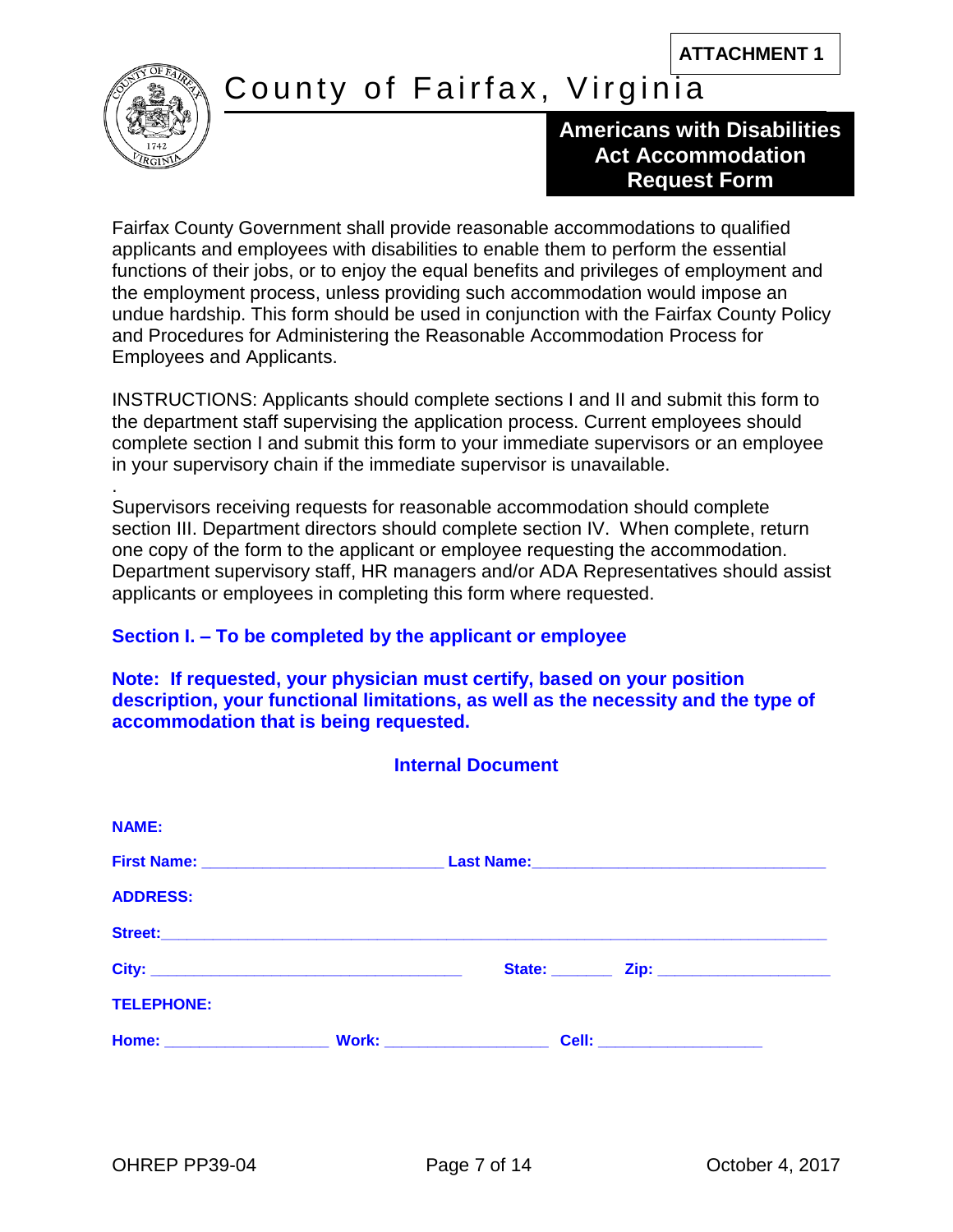#### **EMPLOYMENT:**

| Department:      | <b>Division:</b> |
|------------------|------------------|
| <b>Position:</b> |                  |
| Email:           |                  |

#### **GINA DISCLAIMER**

**The Genetic Information Nondiscrimination Act of 2008 (GINA) prohibits employers and other entities covered by GINA Title II from requesting or requiring genetic information of an individual or family member of the individual, except as specifically allowed by this law. To comply with this law, we are asking that you not provide any genetic information when responding to a request for medical information. "Genetic Information," as defined by GINA, includes an individual's family medical history, the results of an individual's or family member's genetic tests, the fact that an individual or an individual's family member sought or received genetic services, and genetic information of a fetus carried by an individual's family member or an embryo lawfully held by an individual or family member receiving assistive reproductive services.** 

#### **EMPLOYEE**

**A. What specific Medical Accommodation is being requested? Is this a permanent or temporary request? If temporary, what is the expected duration of the Medical Accommodation?**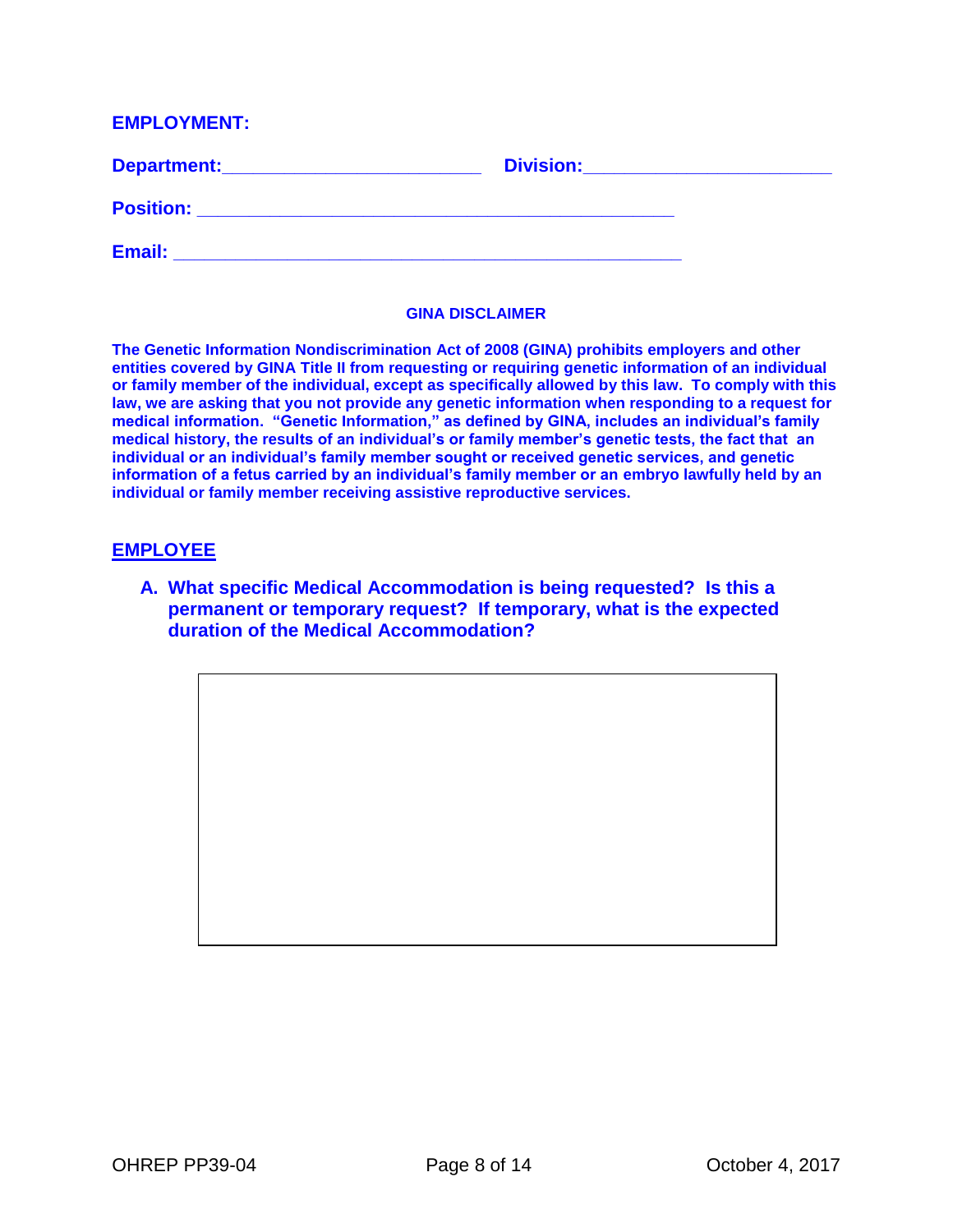- **B. What job function(s) or benefits of employment are you having difficulty performing due to your medical condition**
	-
- **C. Describe any suggested ADA accommodation(s) that you believe will assist you in addressing the above-referenced limitation(s).**

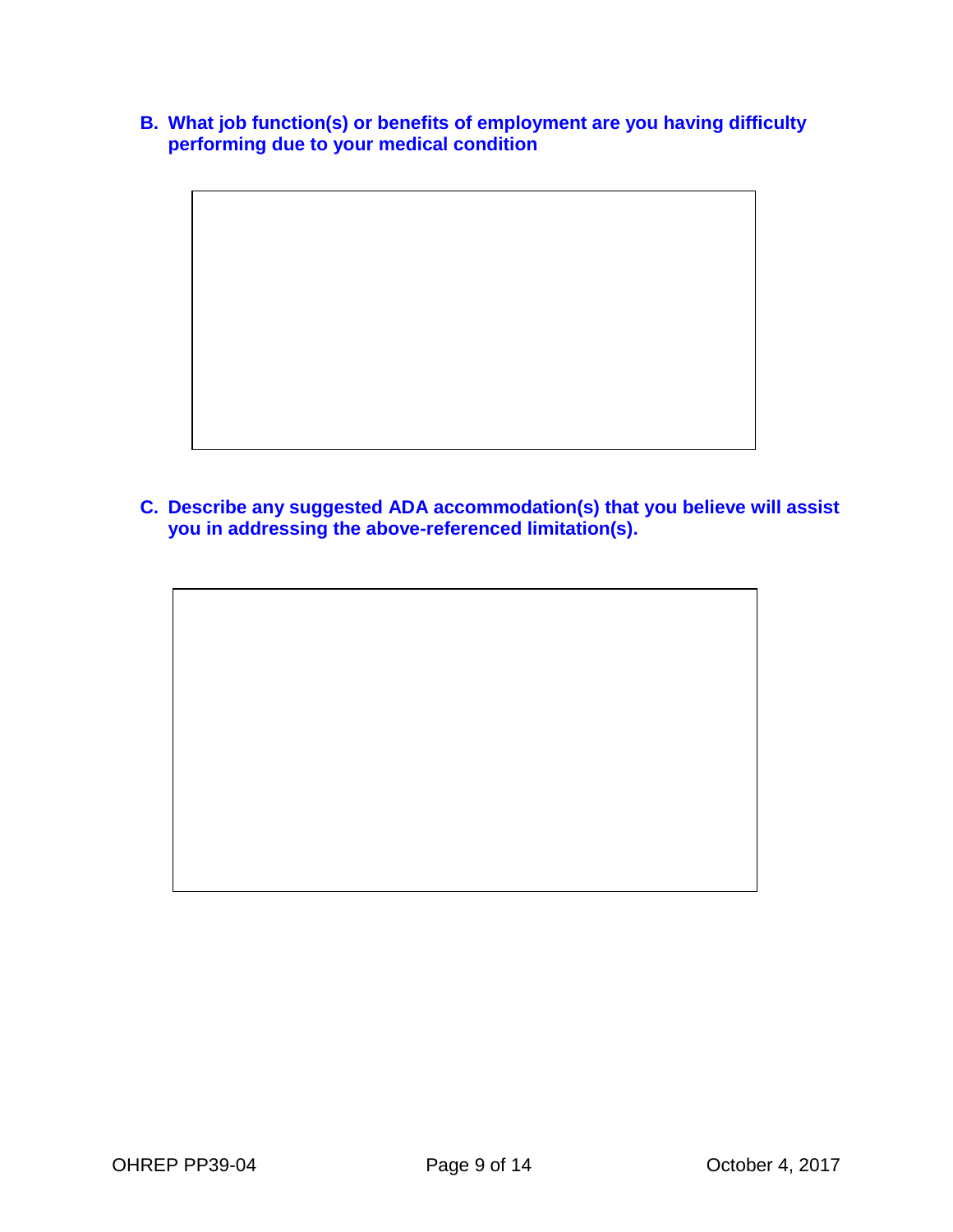**D. Explain how that suggested accommodation will assist you?**

**E. If applicable, identify the source suggested for providing the accommodation(s).**



**\_\_\_\_\_\_\_\_\_\_\_\_\_\_\_\_\_\_\_\_\_\_\_\_\_\_\_\_\_\_\_\_\_\_\_\_\_\_\_\_\_\_\_\_\_\_\_\_\_\_\_\_\_\_\_\_\_\_\_ \_\_\_\_\_\_\_\_\_\_\_\_\_\_\_\_\_\_\_\_\_\_\_\_\_\_\_\_ Applicant/Employee Signature Date RETURN THIS FORM TO YOUR SUPERVISOR Received by: \_\_\_\_\_\_\_\_\_\_\_\_\_\_\_\_\_\_\_\_\_\_\_\_\_\_\_\_\_\_\_\_\_\_\_\_\_\_\_\_\_\_\_\_\_ \_\_\_\_\_\_\_\_\_\_\_\_\_\_\_\_\_\_\_\_\_\_\_\_\_\_\_\_ Department Contact**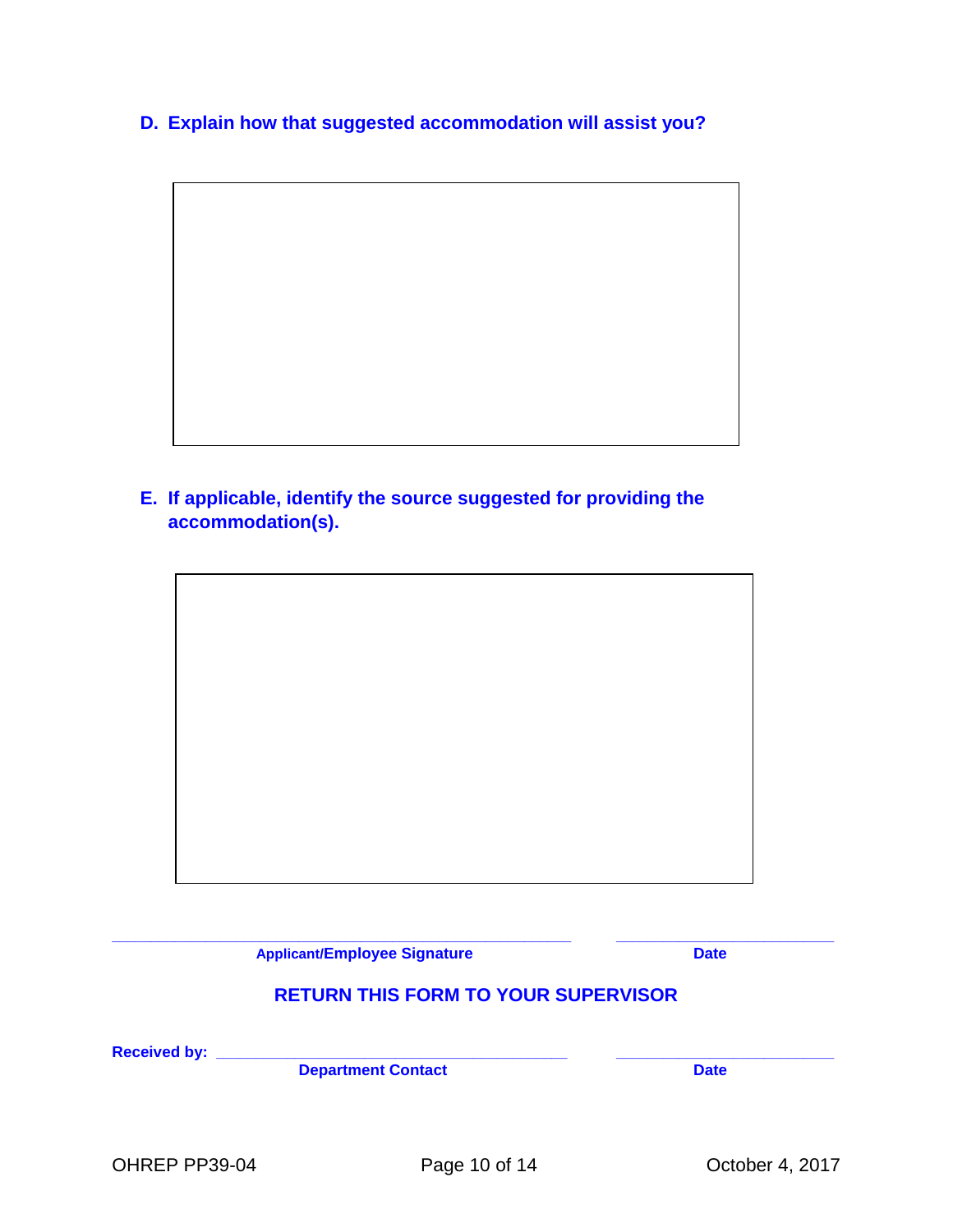# **Section II - Complete this section only if you are a job applicant.**

# **What accommodation are you requesting with the job application process:**

Describe all suggested accommodation(s) that you believe may assist you in the application process

Agency Contact Person (if known) \_\_\_\_\_\_\_\_\_\_\_\_\_\_\_\_\_\_\_\_\_\_\_\_\_\_\_\_\_\_\_\_\_\_\_\_\_\_\_\_\_

Date of Examination/Interview \_\_\_\_\_\_\_\_\_\_\_\_\_\_\_\_\_\_\_\_\_\_\_\_\_\_\_\_\_\_\_\_\_\_\_\_\_\_\_\_\_\_\_\_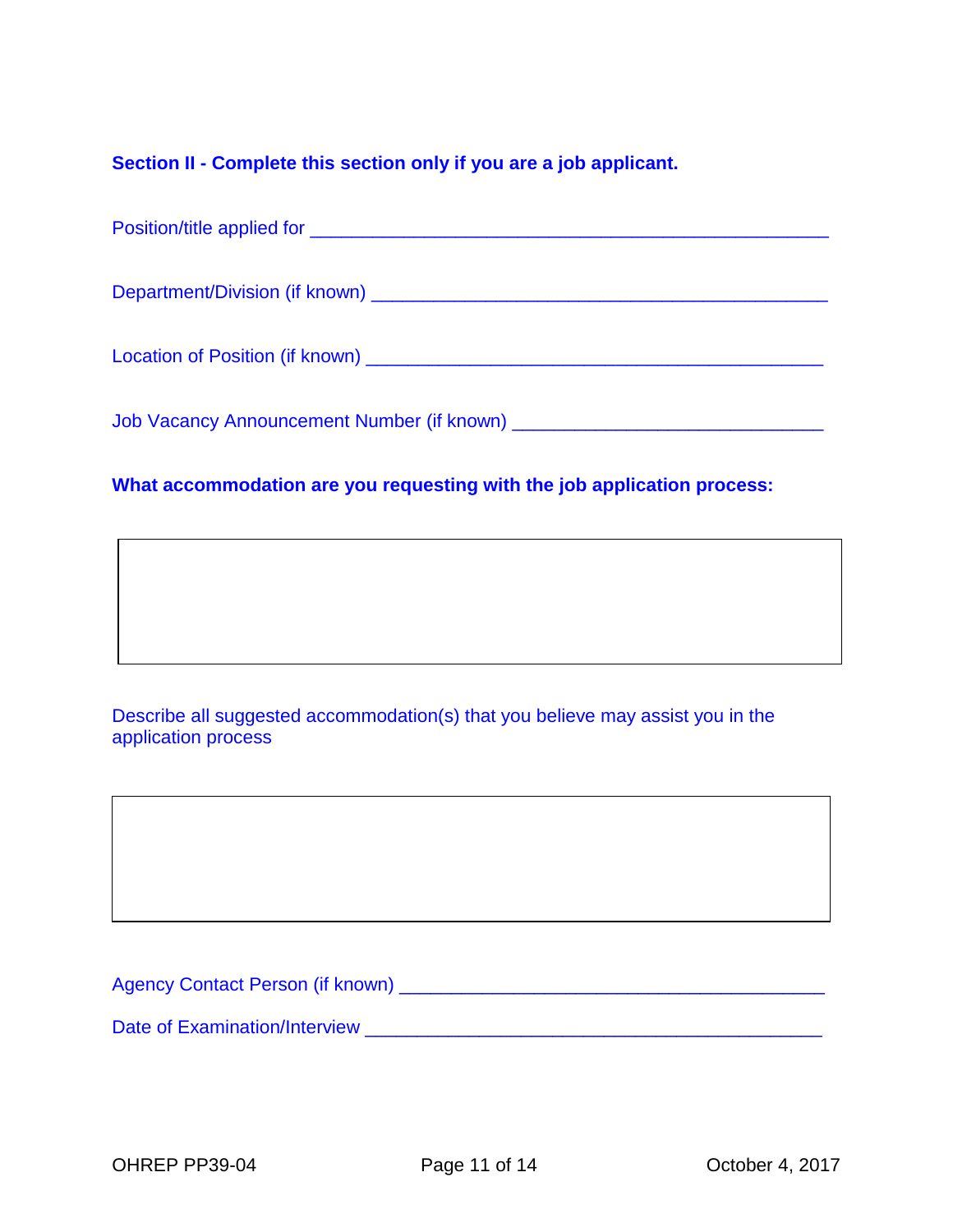**Section III. – To be completed by employee's HR Manager/Generalist, in consultation with the employee's supervisor. Follow departmental procedures for review and evaluation.**

**1. Department impact:**

**Note: Please include other accommodations that may be necessary as a result of the approval of this request. Examples may be the purchase and installation of equipment, facility modification, training, etc.** 

**2. Impact on department operations or other department employees:**

 $\_$  , and the set of the set of the set of the set of the set of the set of the set of the set of the set of the set of the set of the set of the set of the set of the set of the set of the set of the set of the set of th **Supervisor or HR Manager/Generalist Signature Date** Date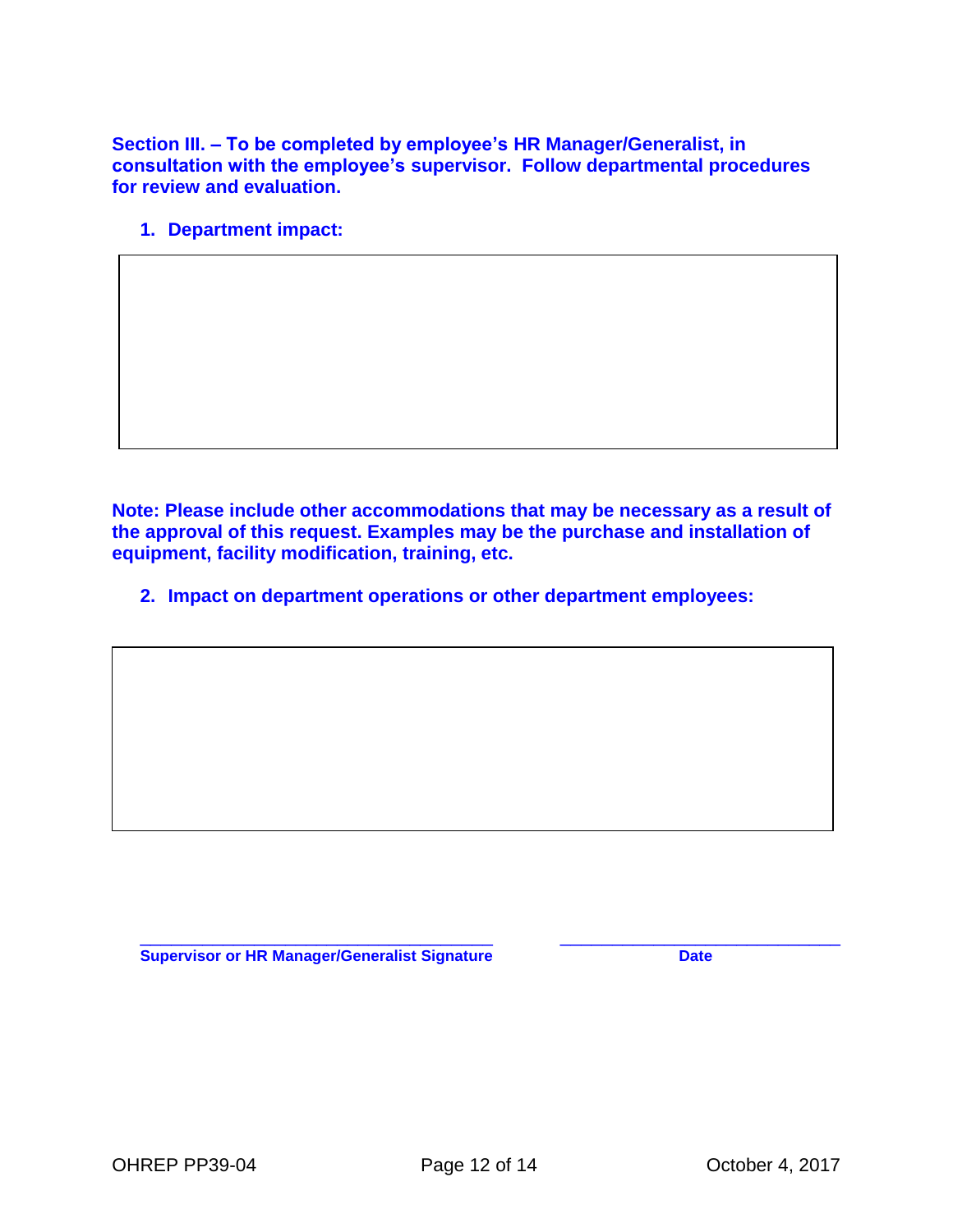#### **SECTION IV.**

#### **Department Director's comments:**

| □ Approved                             |  | $\square$ Denied |  |  |
|----------------------------------------|--|------------------|--|--|
|                                        |  |                  |  |  |
| <b>Department Director's Signature</b> |  | <b>Date</b>      |  |  |

After completing this section, the department should return a copy of this form to the applicant or employee.



**This form will be made available in an alternative format upon request. Direct your request to the Equity Programs Division, Fairfax County Office of Human Rights and Equity Programs, 12000 Government Center Parkway, Suite 318, Fairfax, VA 22035; 703-324-2953 (V), 711 (TTY), 703-324-3570 (Fax).**